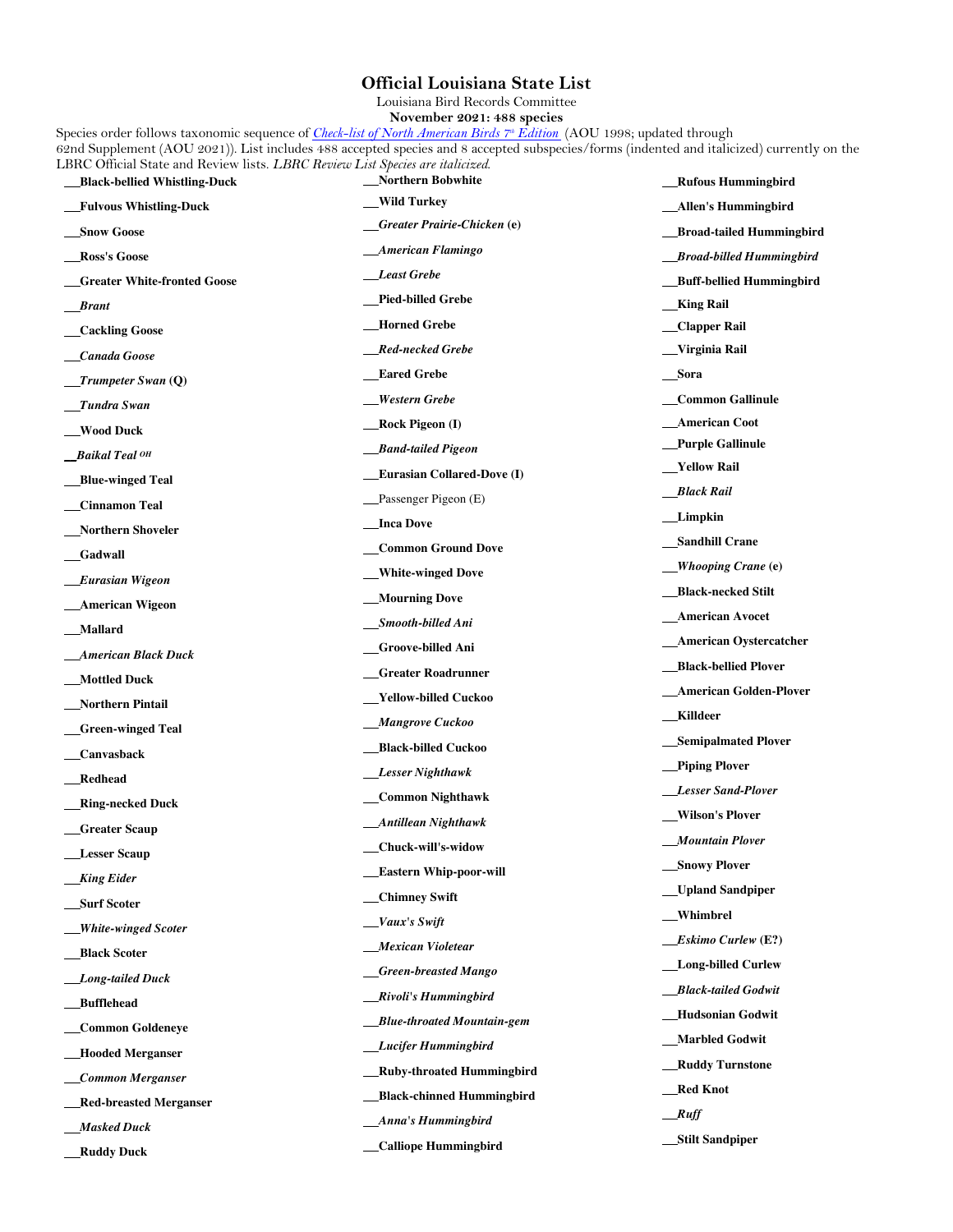*Curlew Sandpiper*  **Sanderling Dunlin** *Purple Sandpiper*  **Baird's Sandpiper Least Sandpiper White-rumped Sandpiper Buff-breasted Sandpiper Pectoral Sandpiper Semipalmated Sandpiper Western Sandpiper Short-billed Dowitcher Long-billed Dowitcher American Woodcock Wilson's Snipe Spotted Sandpiper Solitary Sandpiper Lesser Yellowlegs Willet Greater Yellowlegs Wilson's Phalarope** *Red-necked Phalarope* *Red Phalarope*  **Pomarine Jaeger Parasitic Jaeger** *Long-tailed Jaeger* *Razorbill* *Ancient Murrelet* *Black-legged Kittiwake* *Sabine's Gull* **Bonaparte's Gull** *Black-headed Gull* *Little Gull*  **Laughing Gull Franklin's Gull**  *Short-billed Gull* **Ring-billed Gull** *Western Gull* *California Gull* **Herring Gull** *Iceland Gull* *Iceland "Thayer's" Gull*  **Lesser Black-backed Gull** *Glaucous Gull* *Great Black-backed Gull*

*Kelp Gull* *Brown Noddy*  **Sooty Tern Bridled Tern Least Tern Gull-billed Tern Caspian Tern Black Tern Common Tern** *Arctic Tern*  **Forster's Tern Royal Tern Sandwich Tern Black Skimmer** *Red-billed Tropicbird* *Red-throated Loon* *Pacific Loon*  **Common Loon** *Yellow-nosed Albatross*  **Wilson's Storm-Petrel** *Leach's Storm-Petrel*  **Band-rumped Storm-Petrel** *Cory's Shearwater* *Sooty Shearwater* *Great Shearwater* *Manx Shearwater* *Audubon's Shearwater* *Jabiru*  **Wood Stork Magnificent Frigatebird Masked Booby Brown Booby** *Red-footed Booby*  **Northern Gannet Anhinga Double-crested Cormorant Neotropic Cormorant American White Pelican Brown Pelican American Bittern Least Bittern Great Blue Heron** *"Great White" Heron*  **Great Egret**

 **Snowy Egret**

 **Little Blue Heron Tricolored Heron Reddish Egret Cattle Egret Green Heron Black-crowned Night-Heron Yellow-crowned Night-Heron White Ibis Glossy Ibis White-faced Ibis Roseate Spoonbill Black Vulture Turkey Vulture Osprey White-tailed Kite Swallow-tailed Kite** *Golden Eagle*  **Northern Harrier Sharp-shinned Hawk Cooper's Hawk** *Northern Goshawk* **Bald Eagle Mississippi Kite** *Harris's Hawk* *White-tailed Hawk*  **Red-shouldered Hawk Broad-winged Hawk Swainson's Hawk** *Zone-tailed Hawk*  **Red-tailed Hawk** *Rough-legged Hawk* *Ferruginous Hawk*  **Barn Owl** *Flammulated Owl*  **Eastern Screech-Owl Great Horned Owl** *Snowy Owl* *Burrowing Owl* **Barred Owl** *Long-eared Owl*  **Short-eared Owl** *Northern Saw-whet Owl* *Ringed Kingfisher*  **Belted Kingfisher**

 **Red-headed Woodpecker**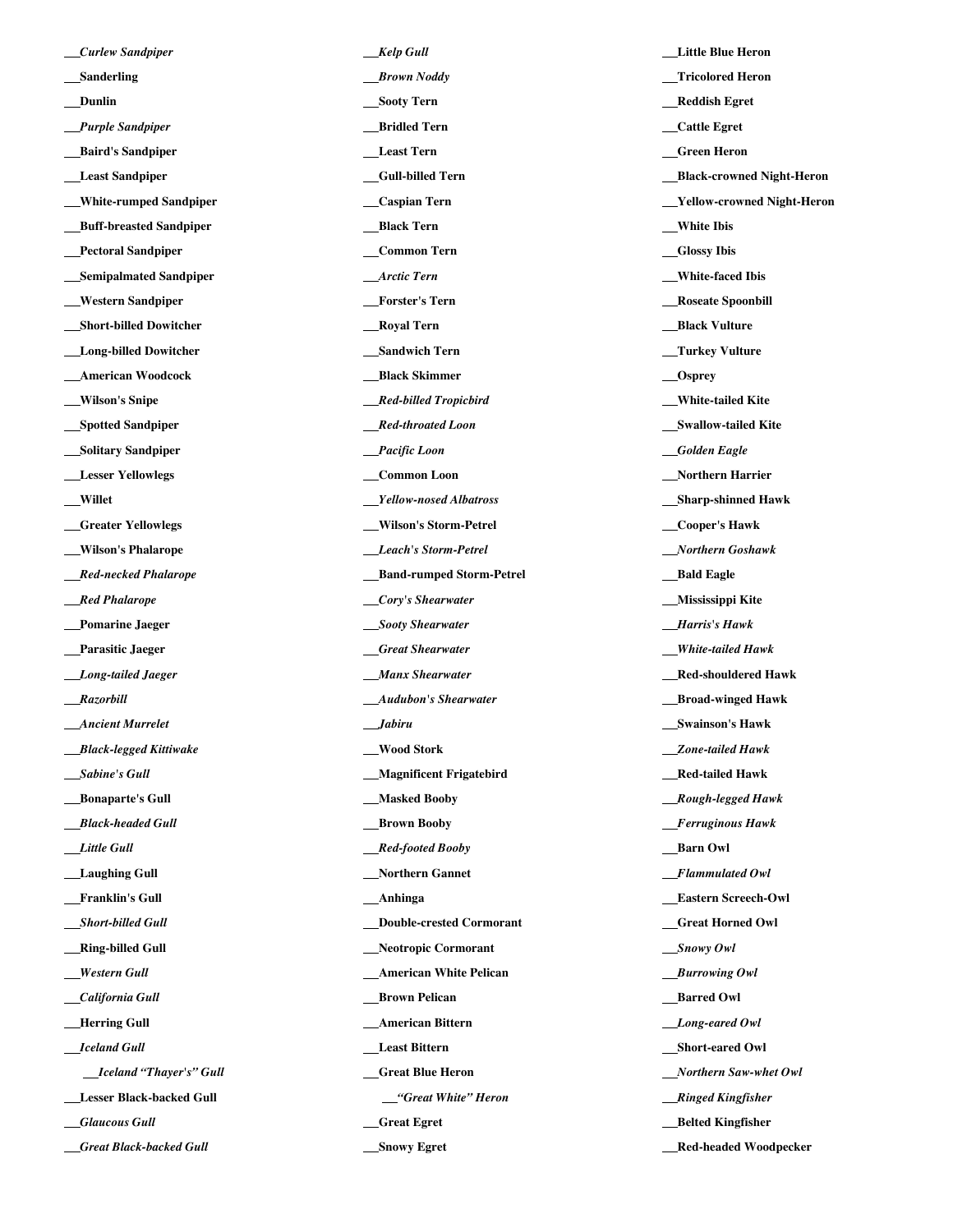**Red -bellied Woodpecker** *Williamson's Sapsucker*  **Yellow -bellied Sapsucker** *Red-naped Sapsucker*  **Downy Woodpecker** *Ladder-backed Woodpecker*  **Red - cockaded Woodpecker Hairy Woodpecker Northern Flicker Pileated Woodpecker** *Ivory -billed Woodpecker* **(E?) Crested Caracara American Kestrel Merlin Peregrine Falcon** *Prairie Falcon* Carolina Parakeet (E)  *Dusky -capped Flycatcher*  **Ash -throated Flycatcher Great Crested Flycatcher** *Brown -crested Flycatcher*  **Great Kiskadee** *Sulphur-bellied Flycatcher* *Crowned Slaty Flycatcher* *Tropical Kingbird* *Couch's Kingbird* *Cassin's Kingbird*  **Western Kingbird Eastern Kingbird** *Gray Kingbird*  **Scissor -tailed Flycatcher** *Fork -tailed Flycatcher*  **Olive -sided Flycatcher** *Western Wood-Pewee*  **Eastern Wood -Pewee Yellow -bellied Flycatcher Acadian Flycatcher Alder Flycatcher Willow Flycatcher Least Flycatcher** *Hammond's Flycatcher* *Gray Flycatcher* *Pacific -slope Flycatcher* *Cordilleran Flycatcher*

 **Eastern Phoebe**

 **Say's Phoebe Vermilion Flycatcher** *Black -capped Vireo*  **White -eyed Vireo Bell's Vireo Yellow -throated Vireo** *Cassin's Vireo*  **Blue -headed Vireo** *Plumbeous Vireo*  **Philadelphia Vireo Warbling Vireo Red -eyed Vireo**  *Y ellow -green Vireo* *Black -whiskered Vireo*  **Loggerhead Shrike Blue Jay** *Clark's Nutcracker*  **American Crow Fish Crow** *Chihuahuan Raven*  **Carolina Chickadee Tufted Titmouse Horned Lark Bank Swallow Tree Swallow N. Rough -winged Swallow** *Brow n -chested Marti n*  **Purple Martin Barn Swallow Cliff Swallow Cave Swallow Ruby -crowned Kinglet Golden -crowned Kinglet Cedar Waxwing Red -breasted Nuthatch White -breasted Nuthatch Brown -headed Nuthatch Brown Creeper Blue -gray Gnatcatcher** *Rock Wren*  **House Wren Winter Wren Sedge Wren Marsh Wren Carolina Wren Bewick's Wren**

**Catbird** *Curve -billed Thrasher*  **Brown Thrasher** *Sage Thrasher*  **Northern Mockingbird European Starling (I) Eastern Bluebird** *Mountain Bluebird* *Townsend's Solitaire*  **Veery Gray -cheeked Thrush Swainson's Thrush Hermit Thrush Wood Thrush American Robin** *Varied Thrush* *Northern Wheatear \_\_Scaly -breasted Munia* FO *Mouse Sparrow (I)* *White Wagtail*  **American Pipit Sprague's Pipit** *Evening Grosbeak* **House Finch (I) Purple Finch** *Cassin ' s Finch* *Red Crossbill*  **Pine Siskin** *Lesser Goldfinch*  **American Goldfinch Lapland Longspur** *Chestnut-collared Longspur* *Smith's Longspur* *Thick -billed Longspur* *Cassin's Sparrow*  **Bachman's Sparrow Grasshopper Sparrow Lark Sparrow** *Lark Bunting*  **Chipping Sparrow Clay -colored Sparrow Field Sparrow** *Brewer's Sparrow*  **Fox Sparrow** *American Tree Sparrow*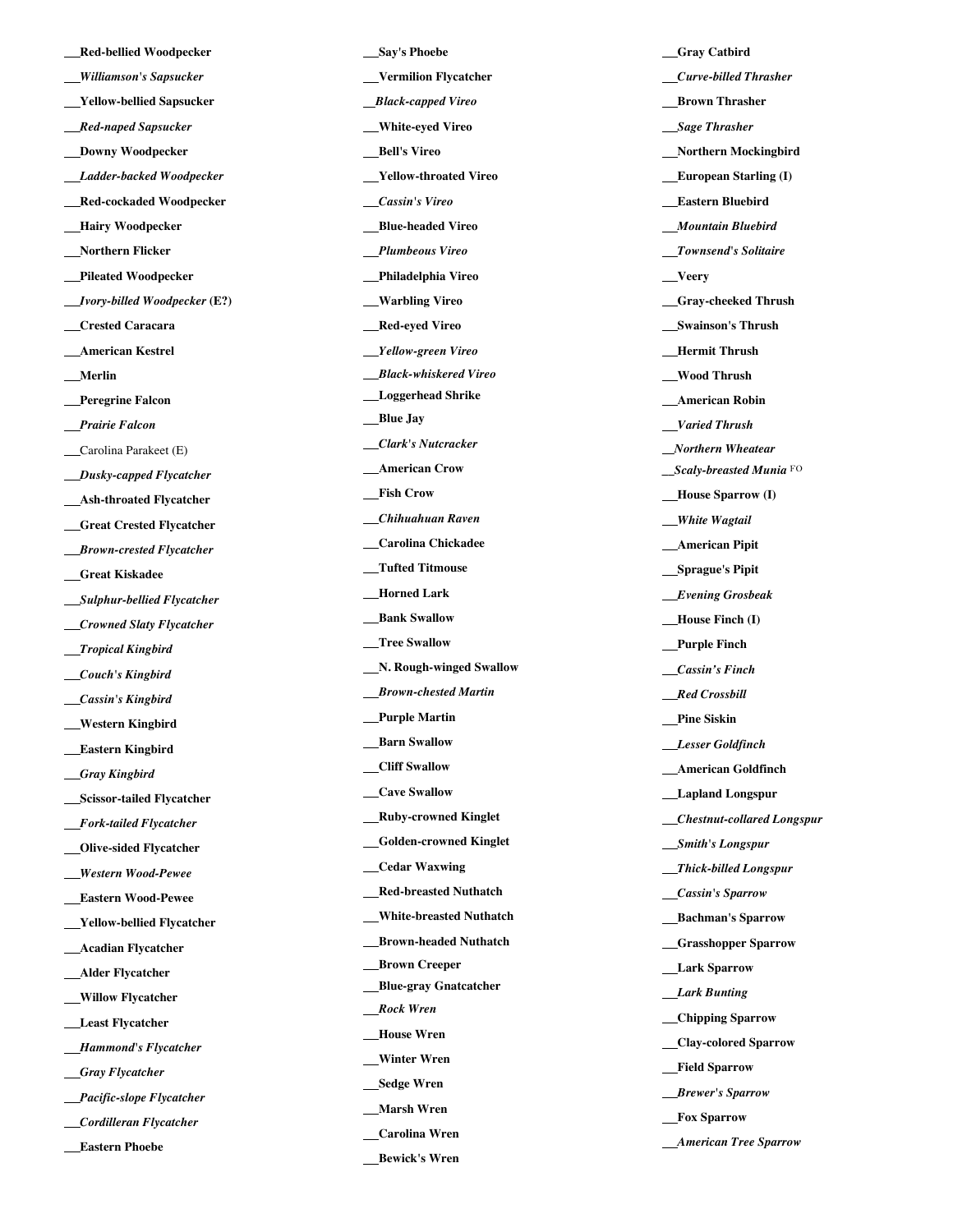| Dark-eyed Junco                 | _Brown-headed Cowbird          | <b>Yellow Warbler</b>          |
|---------------------------------|--------------------------------|--------------------------------|
| "Oregon" Junco                  | <b>Rusty Blackbird</b>         | "Mangrove" Warbler             |
| _"Pink-sided" Junco             | _Brewer's Blackbird            | <b>Chestnut-sided Warbler</b>  |
| __"Gray-headed" Junco           | _Common Grackle                | _Blackpoll Warbler             |
| $\frac{Non - what?}{Junco}$     | _Boat-tailed Grackle           | _Black-throated Blue Warbler   |
| __White-crowned Sparrow         | <b>_Great-tailed Grackle</b>   | _Palm Warbler                  |
| <b>__Golden-crowned Sparrow</b> | _Ovenbird                      | _Pine Warbler                  |
| <b>Harris's Sparrow</b>         | _Worm-eating Warbler           | _Yellow-rumped Warbler         |
| __White-throated Sparrow        | __Louisiana Waterthrush        | <u>___</u> "Audubon's" Warbler |
| __Vesper Sparrow                | _Northern Waterthrush          | _Yellow-throated Warbler       |
| __LeConte's Sparrow             | $\_$ Bachman's Warbler (E?)    | Prairie Warbler_               |
| __Seaside Sparrow               | __Golden-winged Warbler        | _Black-throated Gray Warbler   |
| <b>__Nelson's Sparrow</b>       | _Blue-winged Warbler           | _Townsend's Warbler            |
| <b>Baird's Sparrow</b>          | _Black-and-white Warbler       | _Hermit Warbler                |
| __Henslow's Sparrow             | _Prothonotary Warbler          | _Black-throated Green Warbler  |
| <b>Savannah Sparrow</b>         | _Swainson's Warbler            | _Canada Warbler                |
| Song Sparrow                    | _Tennessee Warbler             | _Wilson's Warbler              |
| <b>Lincoln's Sparrow</b>        | <b>_Orange-crowned Warbler</b> | __Red-faced Warbler            |
| <b>Swamp Sparrow</b>            | _Lucy's Warbler                | <b>_Painted Redstart</b>       |
| __Green-tailed Towhee           | _Nashville Warbler             | <b>Hepatic Tanager</b>         |
| __Spotted Towhee                | _Virginia's Warbler            | <b>Summer Tanager</b>          |
| <b>__Eastern Towhee</b>         | _Connecticut Warbler           | <b>Scarlet Tanager</b>         |
| __Yellow-breasted Chat          | _MacGillivray's Warbler        | _Western Tanager               |
| __Yellow-headed Blackbird       | __Mourning Warbler             | _Northern Cardinal             |
| __Bobolink                      | <b>Kentucky Warbler</b>        | _Pyrrhuloxia                   |
| __Eastern Meadowlark            | <b>Common Yellowthroat</b>     | <b>Rose-breasted Grosbeak</b>  |
| __Western Meadowlark            | _Hooded Warbler                | _Black-headed Grosbeak         |
| <b>_Orchard Oriole</b>          | <b>American Redstart</b>       | <b>Blue Bunting</b>            |
| <b>Hooded Oriole</b>            | __Cape May Warbler             | <b>Blue Grosbeak</b>           |
| _Bullock's Oriole               | Cerulean Warbler               | Lazuli Bunting                 |
| <b>Baltimore Oriole</b>         | Northern Parula                | _Indigo Bunting                |
| _Scott's Oriole                 | <b>Tropical Parula</b>         | <i><u>Varied Bunting</u></i>   |
| _Red-winged Blackbird           | _Magnolia Warbler              | <b>Painted Bunting</b>         |
| <b>Shiny Cowbird</b>            | <b>Bay-breasted Warbler</b>    | <b>Dickcissel</b>              |
| <b>Bronzed Cowbird</b>          |                                |                                |
|                                 | <b>Blackburnian Warbler</b>    |                                |

## **KEY:**

*Italics* = Species is on Review List of the Louisiana Bird Records Committee.

 $(E) =$  Extinct.

 $(E<sup>2</sup>)$  = Probably extinct but retained on Review List.

(e) = Extirpated: formerly occurred but now extirpated in Louisiana. A Whooping Crane re-introduction program is in progress.

 $(I)$  = Introduced: established introduced population or occurrences presumed from established introduced population.

 $(Q)$  = Questionable: status on State List in question and needs to be resolved.

 $^{OH}$  = Origin Hypothetical

 $FO = Feral Origin$ 

Documentation of Review List species, or species not on the Official Louisiana State List should be reported to: Secretary, Louisiana Bird Records Committee, c/o Museum of Natural Science, 119 Foster Hall, Louisiana State University, Baton Rouge, LA 70803-3216; or submitted online at www.losbird.org.